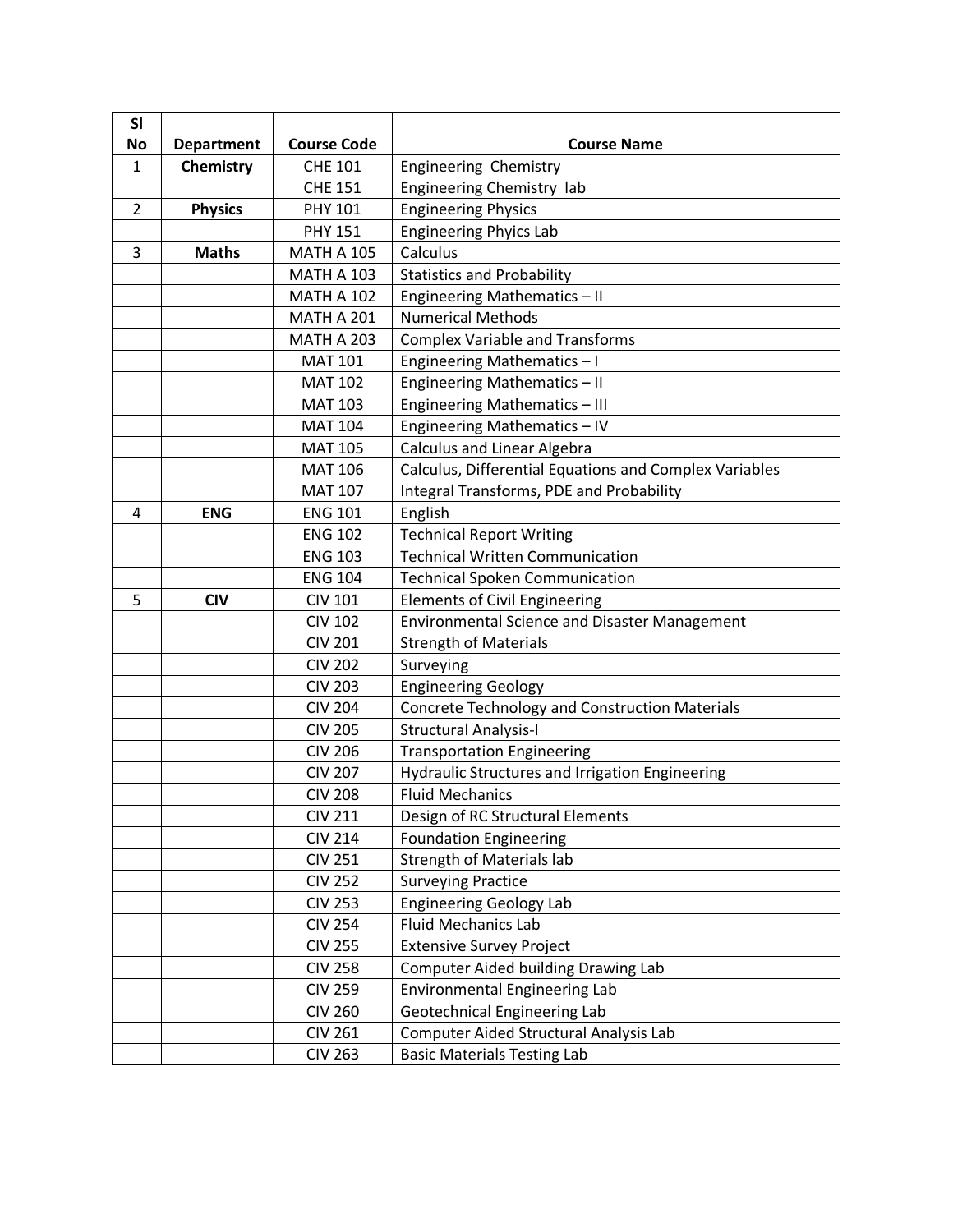|   | <b>CSE and</b>  |                |                                                  |
|---|-----------------|----------------|--------------------------------------------------|
| 6 | <b>Allied</b>   |                |                                                  |
|   | <b>Branches</b> | <b>CSE 205</b> | <b>Computer Organization and Architecture</b>    |
|   |                 | <b>CSE 254</b> | Microprocessor and microcontroller Lab           |
|   |                 | <b>CSE 259</b> | Data Structures and Algorithms Lab (Allied)      |
|   |                 | <b>CSE 207</b> | Database Management Systems                      |
|   |                 | <b>CSE 206</b> | Microprocessor and microcontroller               |
|   |                 | <b>CSE 221</b> | Data Structures and Algorithms (Allied)          |
|   |                 | <b>CSE 223</b> | <b>COMPUTER ORGANIZATION (Allied Except CCE)</b> |
|   |                 | <b>CSE 204</b> | <b>Object Oriented Programming Except ECM</b>    |
|   |                 | <b>CSE 208</b> | Theory of Computation                            |
|   |                 | <b>CSE 251</b> | Data Structures Lab                              |
|   |                 | <b>CSE 252</b> | Digital Design Lab                               |
|   |                 | <b>CSE 203</b> | <b>Discrete Mathematics</b>                      |
|   |                 | <b>CSE 151</b> | <b>Computer Programming</b>                      |
|   |                 | <b>CSE 201</b> | Data Structures                                  |
|   |                 | <b>CSE 202</b> | Digital Design                                   |
|   |                 | <b>CSE 210</b> | <b>Operating Systems</b>                         |
|   |                 | <b>CSE 211</b> | <b>Computer Networks</b>                         |
|   |                 | <b>CSE 212</b> | Analysis of Algorithms                           |
|   |                 | <b>CSE 214</b> | Principles of Programming Languages              |
|   |                 | <b>CSE 217</b> | <b>Compiler Design</b>                           |
|   |                 | <b>CSE 218</b> | <b>Human Computer Interaction</b>                |
|   |                 | <b>CSE 227</b> | Software Engineering and Project Management      |
|   |                 | <b>CSE 255</b> | Analysis of Algorithms Lab                       |
|   |                 | <b>CSE 256</b> | Internet Technologies                            |
|   |                 | <b>CSE 257</b> | Network Programming Lab                          |
|   |                 | <b>CSE 308</b> | Artificial Intelligence                          |
|   |                 | <b>CSE 311</b> | <b>Web Services</b>                              |
|   |                 | <b>CSE 317</b> | Programming in Python                            |
|   |                 | <b>CSE 319</b> | <b>Machine Learning</b>                          |
|   |                 | <b>CSE 253</b> | DATABASE MANAGEMENT SYSTEM LAB                   |
| 7 | <b>BCA</b>      | <b>BCA-101</b> | PROBLEM SOLVING USING C                          |
|   |                 | <b>BCA-102</b> | <b>DIGITAL ELECTRONICS</b>                       |
|   |                 | <b>BCA-251</b> | <b>DIGITAL ELECTRONICS LAB</b>                   |
| 8 | <b>ECE</b>      | <b>ECE 101</b> | <b>Elements of Electronics Engineering</b>       |
|   |                 | <b>ECE 201</b> | <b>Analog Electronics</b>                        |
|   |                 | <b>ECE 202</b> | <b>Signals and Systems</b>                       |
|   |                 | <b>ECE 206</b> | <b>Linear Integrated Circuits</b>                |
|   |                 | <b>ECE 207</b> | Microprocessor Programming and Interfacing       |
|   |                 | <b>ECE 213</b> | <b>Digital Signal Processing</b>                 |
|   |                 | <b>ECE 220</b> | <b>Digital Electronics</b>                       |
|   |                 | <b>ECE 251</b> | Analog Electronics Lab                           |
|   |                 | <b>ECE 253</b> | Signals and Systems Lab with MATLAB              |
|   |                 | <b>ECE 254</b> | Linear Integrated Circuits Lab                   |
|   |                 | <b>ECE 256</b> | Microprocessor Programming and Interfacing Lab   |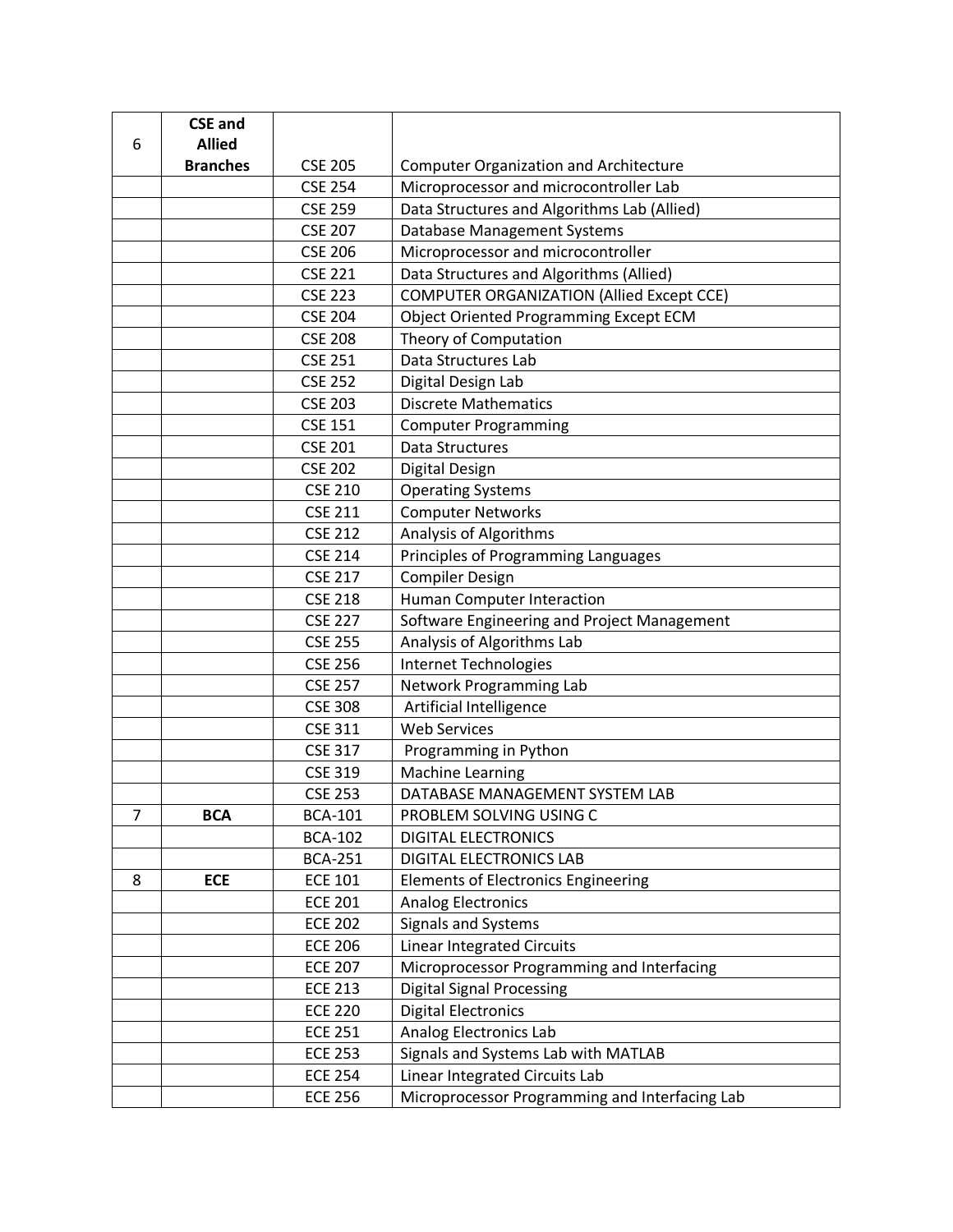|    |                   | <b>ECE 260</b> | Digital Signal Processing Lab                          |
|----|-------------------|----------------|--------------------------------------------------------|
|    |                   | <b>ECE 264</b> | <b>Digital Electronics Lab</b>                         |
|    |                   | <b>ECE 211</b> | <b>Transmission Lines and Waveguides</b>               |
| 9  | EEE               | <b>EEE 101</b> | <b>Elements of Electrical Engineering</b>              |
|    |                   | <b>EEE 204</b> | <b>Electromagnetic Theory</b>                          |
|    |                   | <b>EEE 205</b> | <b>Control Systems</b>                                 |
|    |                   | <b>EEE 208</b> | <b>Electrical Machines-I</b>                           |
|    |                   | <b>EEE 219</b> | Network Theory                                         |
|    |                   | <b>EEE 220</b> | Network Theory                                         |
|    |                   | <b>EEE 255</b> | <b>Electrical Machines LAB-I</b>                       |
|    |                   | <b>EEE 258</b> | <b>Electrical Machines LAB-II</b>                      |
| 10 | <b>PET</b>        | <b>PET 210</b> | Well Logging and Formation Evaluation                  |
|    |                   | <b>PET 218</b> | Petroleum Geology                                      |
|    |                   | <b>PET 219</b> | <b>Hydrocarbon Exploration</b>                         |
|    |                   | <b>PET 220</b> | <b>Hydrocarbon Thermodynamics</b>                      |
|    |                   | <b>PET 221</b> | <b>Drilling Fluids and Cements</b>                     |
|    |                   | <b>PET 222</b> | Heat, Mass and Momentum Transfer                       |
|    |                   | <b>PET 223</b> | <b>Fundamentals of Drilling Engineering</b>            |
|    |                   | <b>PET 224</b> | <b>Fundamentals of Reservoir Engineering</b>           |
|    |                   | <b>PET 253</b> | <b>Heat and Mass Transfer Lab</b>                      |
|    |                   | <b>PET 254</b> | <b>Drilling Fluids and Cements Lab</b>                 |
|    |                   | <b>PET 255</b> | Reservoir Engineering Lab                              |
|    |                   | <b>PET 256</b> | Petroleum Testing Lab                                  |
|    |                   | <b>PET 260</b> | Petroleum Geology Lab                                  |
|    |                   | <b>PET 308</b> | Health, Safety and Environment                         |
|    |                   | <b>PET 318</b> | <b>Unconventional Hydrocarbons</b>                     |
| 11 | <b>Mechanical</b> | <b>MEC 101</b> | <b>Elements of Mechanical Enginneering</b>             |
|    |                   | <b>MEC 151</b> | <b>Workshop Practice Lab</b>                           |
|    |                   | <b>MEC 152</b> | <b>Engineering Graphics</b>                            |
|    |                   | <b>MEC 201</b> | <b>Basic Thermodynamics</b>                            |
|    |                   | <b>MEC 202</b> | <b>Kinematics of Machines</b>                          |
|    |                   | <b>MEC 203</b> | <b>Fluid Mechanics and Machines</b>                    |
|    |                   | <b>MEC 204</b> | <b>Production Techniques</b>                           |
|    |                   |                | Structure and Properties of Materials/MATERIAL SCIENCE |
|    |                   | <b>MEC 205</b> | AND METALLURGY                                         |
|    |                   | <b>MEC 206</b> | <b>Mechanics of Solids</b>                             |
|    |                   | <b>MEC</b>     | Production Techniques - II / Advanced Production       |
|    |                   | 207/MEC221     | Techniques                                             |
|    |                   | <b>MEC 208</b> | <b>Applied Thermodynamics</b>                          |
|    |                   | <b>MEC 210</b> | Design of Machines Elements                            |
|    |                   | <b>MEC 211</b> | Metrology and Mechanical Measurements                  |
|    |                   | <b>MEC 214</b> | <b>Dynamics of Machines</b>                            |
|    |                   | <b>MEC 220</b> | <b>Finite Element Analysis</b>                         |
|    |                   | <b>MEC 251</b> | <b>Fluid Mechanics and Machines Lab</b>                |
|    |                   | <b>MEC 252</b> | <b>Machine Shop Practice</b>                           |
|    |                   | <b>MEC 253</b> | <b>Computer Aided Machine drawing</b>                  |